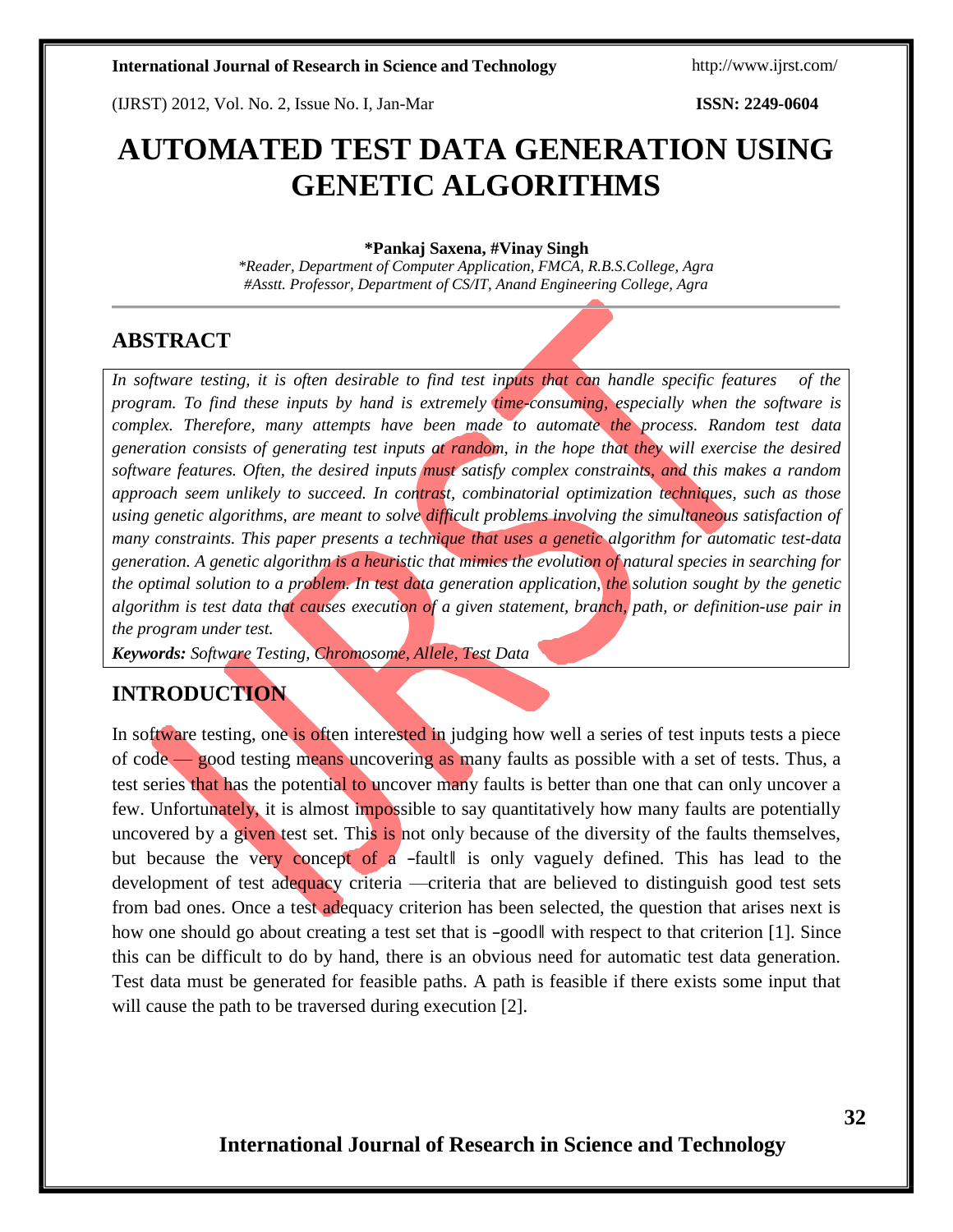### (IJRST) 2012, Vol. No. 2, Issue No. I, Jan-Mar **ISSN: 2249-0604**

A system fails when it does not meet its specification [3]. The purpose of testing a system is to discover faults that cause the system to fail rather than proving the code correctness, which is often an impossible task [4]. In the software testing process, each test case has an identity and is associated with a set of inputs and a list of expected outputs [5]. Functional (black-box) test cases are based solely on functional requirements of the tested system, while structural (whitebox) tests are based on the code itself. According to [5], black-box tests have the following two distinct advantages: they are independent of the software implementation and they can be developed in parallel with the implementation. The number of combinatorial black-box tests for any non-trivial program is extremely large, since it is proportional to the number of possible combinations of all input values. On the other hand, testing resources are always limited, which means that the testers have to choose the tests carefully from the following two perspectives:

- 1. Generate good test cases. A good test case is one that has a high probability of detecting an as-yet undiscovered error [6]. Moreover, several test cases causing the same bug may show a pattern that might lead the programmer to the real cause of the bug.
- 2. Prioritize test cases according to a rate of fault detection  $-\alpha$  measure of how quickly those test cases detect faults during the testing process [7].

This paper is concerned with the problem of generating test data for a particular program automatically that works on the principle of Genetic algorithms. There have been a lot of attempts over the years to develop a tool to automatically generate the test data. Research has highlighted the approach to generate test data automatically using genetic algorithm.

# **GENETIC ALGORITHMS: AN OVERVIEW**

Genetic Algorithms (GAs) are general-purpose search algorithms, which use principles inspired by natural genetics to evolve solutions to problems. As one can guess, genetic algorithms are inspired by Darwin's theory about evolution [8]. They have been successfully applied to a large number of scientific and engineering problems, such as optimization, machine learning, automatic programming, transportation problems, adaptive control, etc. GA starts off with population of randomly generated chromosomes, each representing a candidate solution to the concrete problem being solved, and advances towards better chromosomes by applying genetic operators based on the genetic processes occurring in nature. So far, GAs have had a great measure of success in search and optimization problems due to their robust ability to exploit the information accumulated about an initially unknown search space. Particularly GAs specialize in large, complex and poorly understood search spaces where classic tools are inappropriate, inefficient or time consuming [9]. As mentioned, the GA's basic idea is to maintain a population of chromosomes. This population evolves over time through a successive iteration process of competition and controlled variation. Each state of population is called generation. Associated with each chromosome at every generation is a fitness value, which indicates the quality of the solution, represented by the chromosome values. Based upon these fitness values, the selection of the chromosomes, which form the new generation, takes place. Like in nature, the new

# **International Journal of Research in Science and Technology**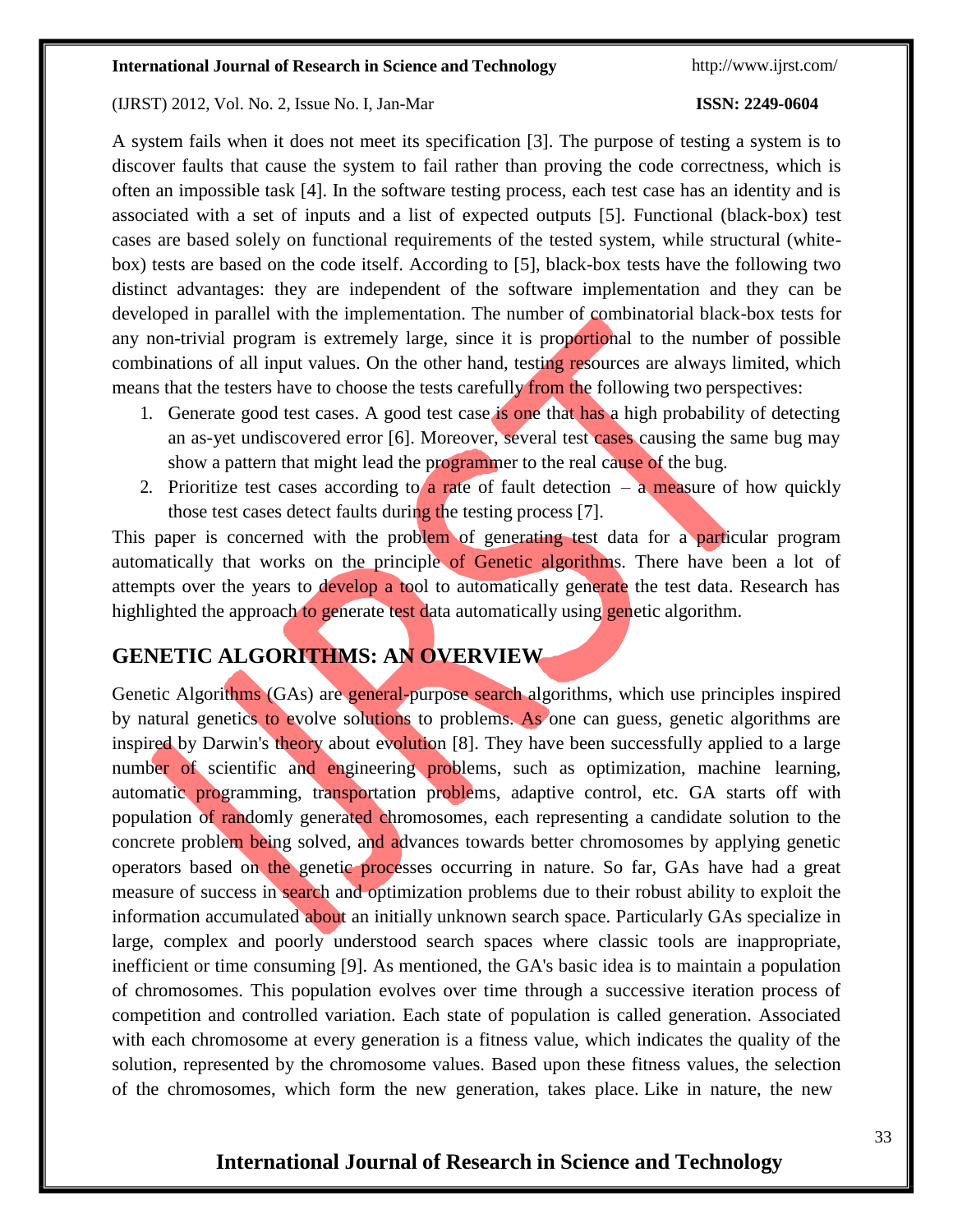(IJRST) 2012, Vol. No. 2, Issue No. I, Jan-Mar **ISSN: 2249-0604**

chromosomes are created using genetic operators such as crossover and mutation. The fundamental mechanism consists of the following stages:

- 1. Generate randomly the initial population.
- 2. Select the chromosomes with the best fitness values.
- 3. Recombine selected chromosomes using crossover and mutation operators.
- 4. Insert offsprings into the population.
- 5. If a stop criterion is satisfied, return the chromosome(s) with the best fitness.
- 6. Otherwise, go to Step 2.

# **AUTOMATED TEST DATA GENERATION SYSTEM**

The genetic algorithm is used to generate the test data automatically.

To apply genetic algorithm to a particular problem, such as test case generation, we need to determine the following elements [10]:

- 1. Genetic representation for potential solutions to the problem (e.g., test cases).
- 2. Method to create an initial population of potential solutions.
- 3. Evaluation function, which scores the solution quality (also called objective function).
- 4. Genetic operators that alter the composition of the off-springs.
- 5. Values of various parameters used by the genetic algorithm (population size, probabilities of applying genetic operators, etc.).

Each element is briefly discussed below.

*Representation* refers to the modeling of chromosomes into data structures. Once again terminology is inspired by the biological terms, though the entities genetic algorithm refers to are much simpler than the real biological ones. *Chromosome* typically refers to a candidate data solution to a problem, often encoded as a bit string.

Each element of the chromosome is called *allele*. In other words, chromosome is a sequence of alleles. For example, consider 1-dimension binary representation: each allele is 0 or 1, and a chromosome is a specific sequence of 0 and 1's.

*Initialization*. This genetic operator creates an initial population of chromosomes, at the beginning of the genetic algorithm execution.

The *selection* operator is used to choose chromosomes from a population for mating. This mechanism defines how these chromosomes will be selected, and how many offsprings each will create. The expectation is that, like in the natural process, chromosomes with higher fitness will produce better offsprings. Therefore, selecting such chromosomes at higher probability will eventually produce better population at each iteration of the algorithm. Classic selection methods are *Roulette-Wheel, Rank based*, *Tournament*, *Uniform*, and *Elitism.* A tournament selection operator is used in this implementation.

The *crossover* operator is practically a method for sharing information between two chromosomes: it defines the procedure for generating an offspring from two parents. The crossover operator is considered the most important feature in the GA, especially where building

# **International Journal of Research in Science and Technology**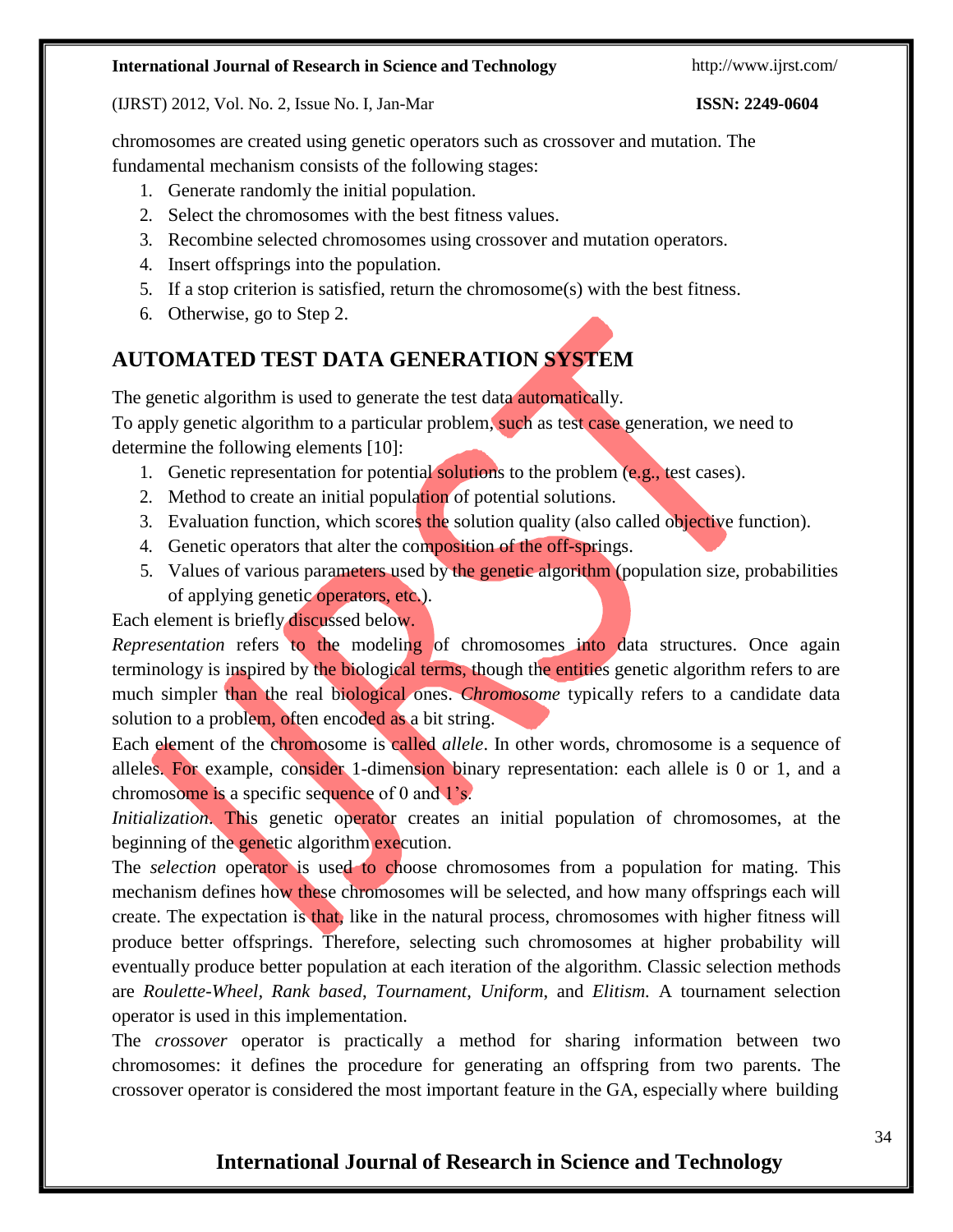#### (IJRST) 2012, Vol. No. 2, Issue No. I, Jan-Mar **ISSN: 2249-0604**

blocks (i.e. schemas) exchange is necessary. The crossover is data type specific, meaning that its implementation is strongly related to the chosen representation. It is also problem-dependent, since it should create only feasible offspring's. A *Two-point crossover* is used: a two random points are selected and all the bits between these two points get exchanged between the two parents.

The *mutation* operator alters one or more values of the allele in the chromosome in order to increase the structural variability. This operator is the major instrument of the genetic algorithm to protect the population against premature convergence to any particular area of the entire search space [11]. Unlike crossover, mutation works with only one chromosome at a time. In most cases, mutation takes place right after the crossover, so it practically works on the offspring's, which resembles the natural process. The most common mutation methods are:

1. Bit-flip mutation: given chromosome, every bit value changes with a mutation probability.

2. Uniform mutation: choose one bit randomly and change its value.

# **IMPLEMENTATION**

*Evaluation function*, also called objective function, rates the candidate solutions quality. This is the only single measure of how good a single chromosome is compared to the rest of the population. The fitness function calculates the fitness of each chromosome according to given fitness function[12,13]. It may be possible to get some or all elements optimal in the first generation as first generation get produced randomly. In such cases the system preserves them and performs GA [14] on remaining chromosomes.

The list of common GA parameters is given below:

1. *Population size* – this parameter defines the size of the population, which may be critical in many applications: If *N* is too small, GA may converge quickly, whereas if it is too large the GA may waste computational resources.

2. *Chromosome length* – defines the number of allele within each chromosome. This number is influenced by the chosen representation and the problem being issued.

3. *Number of generations* – defines the number of generations the algorithm will run. It is frequently used as a stopping criterion.

4. *Crossover probability (Pc)* – the probability of crossover between two parents. The crossover probability has another trade-off: if *Pc* is too low, then the sharing of information between high fitness chromosomes will not take place, hence reducing their capability to produce better offsprings.

5. *Mutation probability (Pm)* – the probability of mutation in a given chromosome. As mentioned earlier, this method element helps to prevent the population from falling into local extremes, but a too high value of *Pm* will slow down the convergence of the algorithm.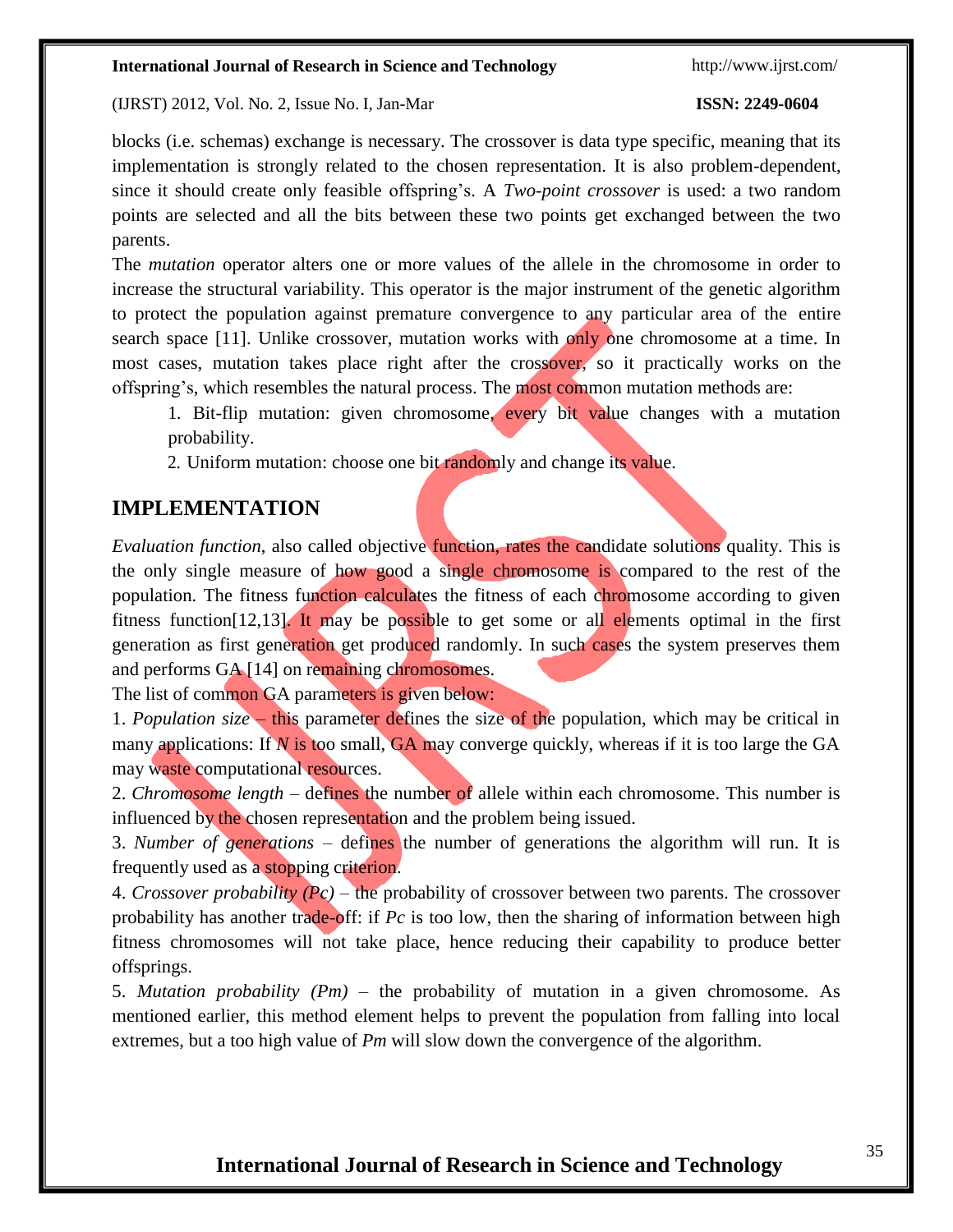(IJRST) 2012, Vol. No. 2, Issue No. I, Jan-Mar **ISSN: 2249-0604**

# **RESULTS**

The system is tested with the following program: *main() { int x, y, p=1; do { scanf("%d%d",&x,&y); }while(y<0);*  $for(i=1;i<=y;i++)$ *{ } if(p>7000) { p=p\*x;*  $print(f''\n)x^y$  *is* %*d*",*p*);

$$
\overline{}
$$

*}*

The code is written in MATLAB and the conditions given in the program are:

1. The value of  $x^y > 7000$ 

2.  $x^y$  should be positive The crossover probability Pc is 0.7 The Mutation Probability Pm is 0.3

|                         | Gen 1          |                |           |
|-------------------------|----------------|----------------|-----------|
| $\overline{\mathbf{X}}$ | y              | Probabilit     | Operation |
| $\overline{2}$          | 5              | < 0.3          | Mutation  |
| $\overline{5}$          | $\overline{3}$ | < 0.3          | Mutation  |
| $\overline{c}$          | 12             | < 0.7          | Crossover |
| $\overline{8}$          | $\overline{0}$ | < 0.3          | Mutation  |
|                         | Gen 2          |                |           |
| 66                      | 5              | $\mathbf{1}$   | Correct   |
| 5                       | 67             | $\overline{1}$ | Correct   |
| $\overline{2}$          | 12             | 0.7            | Crossover |
| $\overline{9}$          | $\overline{0}$ | 0.3            | Mutation  |
|                         | Gen 3          |                |           |
| 66                      | $\overline{5}$ | $\mathbf{1}$   | Correct   |
| 5                       | 67             | $\mathbf{1}$   | Correct   |
| $\overline{2}$          | 12             | ${<}0.7$       | Crossover |
| 1                       | $\theta$       | < 0.3          | Mutation  |
|                         | Gen 4          |                |           |
| 66                      | 5              | 1              | Correct   |
| 5                       | 67             | 1              | Correct   |
| $\overline{c}$          | 5              | < 0.3          | Mutation  |
| 1                       | 64             | < 0.3          | Mutation  |
|                         | Gen 5          |                |           |
| 66                      | 5              | 1              | Correct   |
| $\overline{5}$          | 67             | 1              | Correct   |
| $\overline{18}$         | 5              | 1              | Correct   |
| 3                       | 64             | 1              | Correct   |

*Table 1: Results after 5 generations*

# **International Journal of Research in Science and Technology**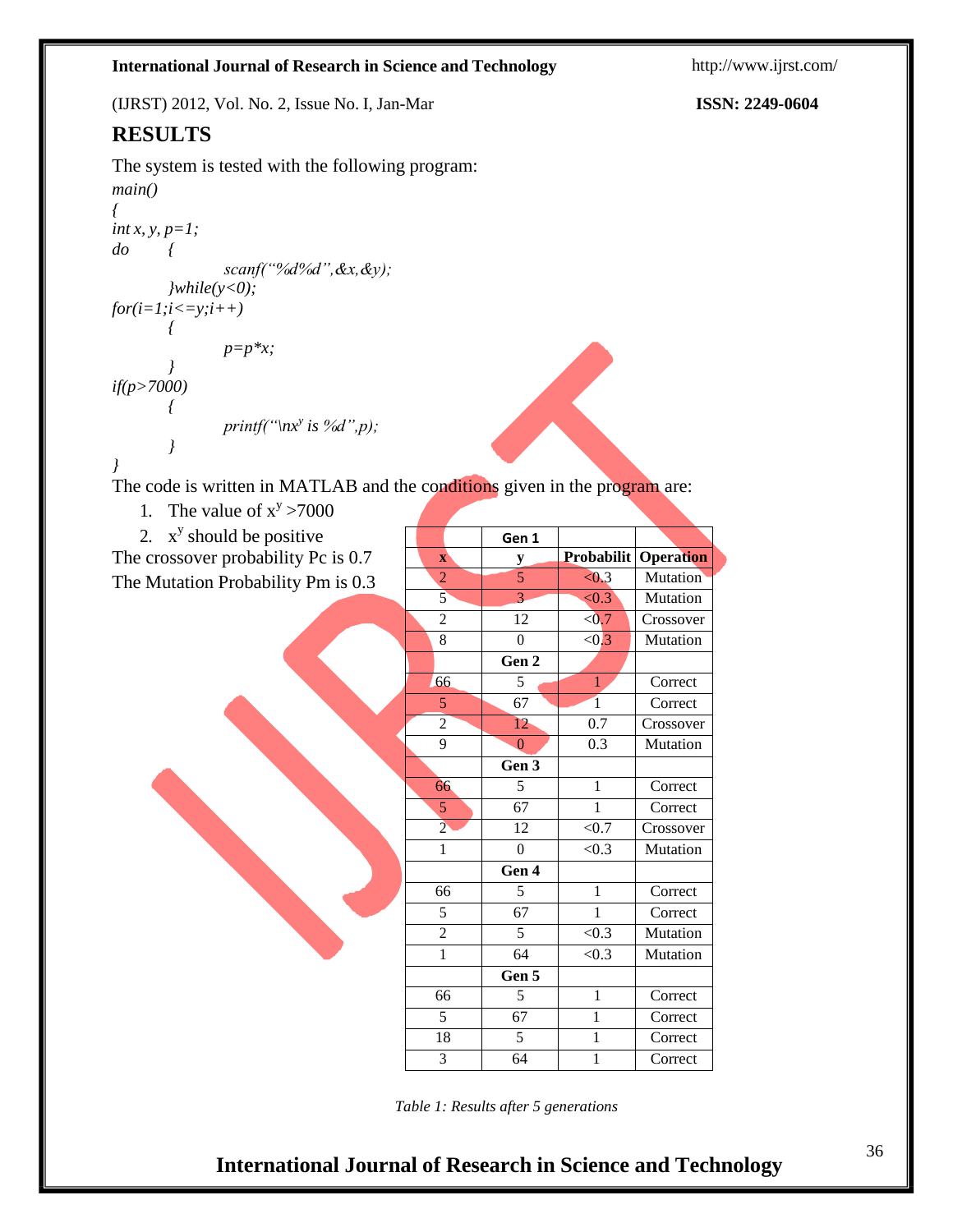(IJRST) 2012, Vol. No. 2, Issue No. I, Jan-Mar **ISSN: 2249-0604**

After 5 generations we get the correct test cases for the given program.



# **CONCLUSION**

The results show that the system can be satisfactorily used to find feasible test cases. It identifies the feasible paths and tries to find the solutions for those paths. Results indicate that the technique is effective at producing potential test cases automatically. Thus it finds optimal test data automatically and much less time. The testing becomes easier as the test data gets generated automatically. **EXECUTE ALGORITHY AND CONSERVING CONSERVING AND CONSERVATION**<br> **EXECUTE ALGORITHY AND AMERICAL CONSERVATION EXECUTE AMERICANT CONSERVATION**<br> **EXECUTE ALGORITHMS** and must be string holenical test cases antomatically. Th

# **REFERENCES**

- 1. Korel B., Automated Software Test Data Generation. IEEE transaction on Software Engineering (16)8:870-879, August, 1990.
- 2. Jasper R., Brennan M., Williamson K., Currier B., Test Data Generation and Feasible path analisys. 1994
- 3.Pfleeger, S. L.: Software Engineering: Theory and Practice. 2nd Edition, Prentice-Hall, 2001.
- 4. DeMillo, R.A. & Offlut, A.J.: Constraint-Based Automatic Test Data Generation, IEEE Transactions on Software Engineering 17, 9 (1991) 900-910.
- 5. Jorgensen, P. C.: Software Testing: A Craftsman's Approach. Second Edition, CRC Press, 2002.
- 6. Schroeder P. J., and Korel, B.: Black-Box Test Reduction Using Input-Output Analysis. In Proc. of ISSTA '00 (2000). 173-177.
- 7. Elbaum, S., Malishevsky, A. G., Rothermel, G.: Prioritizing Test Cases for Regression Testing, in Proc. of ISSTA '00 (2000). 102-112.
- 

# **International Journal of Research in Science and Technology**

37